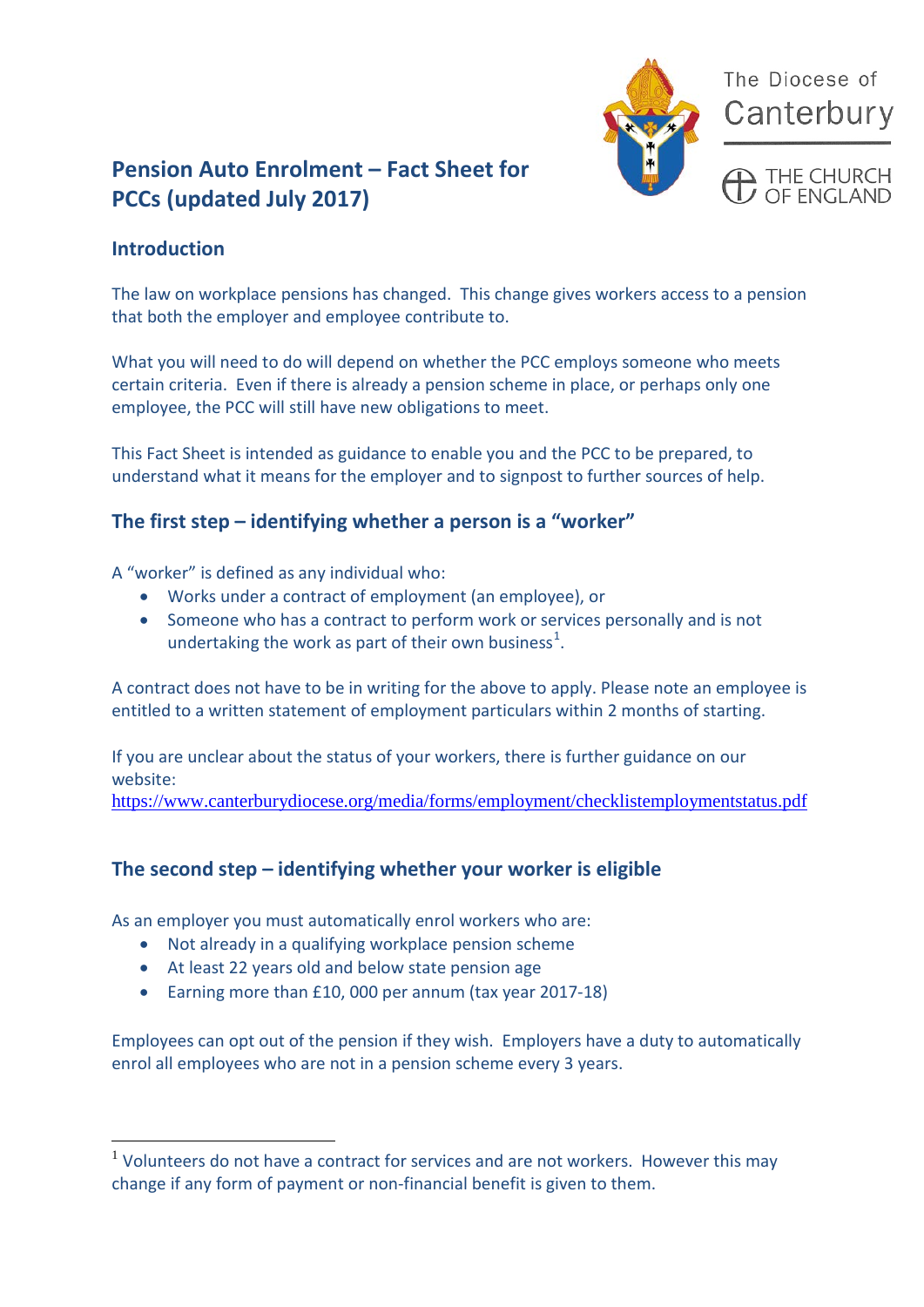Workers who do not qualify for automatic enrolment, have the right to ask to be opted in to a scheme and if they earn between £5,876 and £10,000 (tax year 2017-18) they are entitled to employer contributions.

#### **The third step – when do we have to do this by?**

There are different staging dates depending on the size of the employer. You can find out your staging date by visiting the Pensions Regulator website with your PAYE reference number:

<http://www.thepensionsregulator.gov.uk/employers/what-is-my-staging-date.aspx> For most small parishes, this will be from 2017 onwards.

## **The fourth step – how do you open a pension scheme?**

The Diocese does not provide a pension that PCCs can use but there are a number of different schemes available. Including:

#### • **NEST Scheme (National Employment Savings Trust)**

NEST is a workplace pension scheme that's been set up by the government especially for auto-enrolment. It is free for employers to use because you administer it yourself. Their website is [www.nestpensions.org.uk](http://www.nestpensions.org.uk/)

• **The Church of England Pension Builder 2014 (PB2014)**

This scheme is provided by The Church of England`s Pension Board as a scheme designed for small church organisations.

Their website is [www.churchofengland.org/about-us/structure/cepb/pensions/automatic](http://www.churchofengland.org/about-us/structure/cepb/pensions/automatic-enrolment-for-employers.aspx)[enrolment-for-employers.aspx](http://www.churchofengland.org/about-us/structure/cepb/pensions/automatic-enrolment-for-employers.aspx)

• **Other pension schemes**

There may be pension experts within your congregation who could offer support with setting up a scheme that meets the rules of auto enrolment.

## **The fifth step – how much does the PCC have to contribute?**

Based on current legislation the contributions must eventually be at least 8% of qualifying earnings with a minimum employer contribution of 3%. But this may also depend on the rules of the pension scheme you join. For example the Church of England PB 2014 scheme has a minimum contribution of 8% from initial enrolment and the employer must pay at least half of this. The PB2014 scheme also requires the employer to pay life cover which will be at least 0.5%.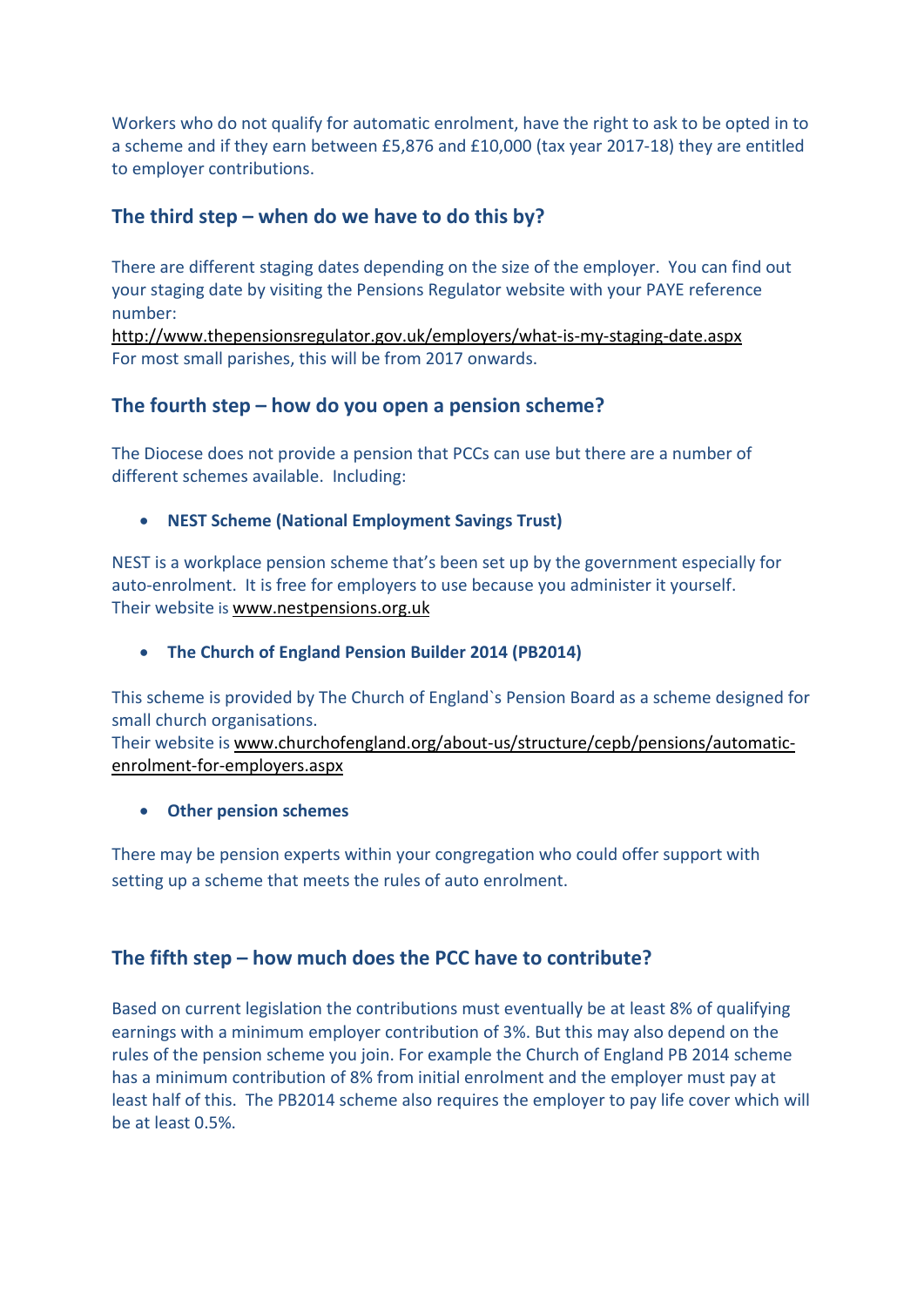The current and expected future contribution limits are set out below:

|                    |                                   | <b>Employer Minimum</b> |
|--------------------|-----------------------------------|-------------------------|
| Date               | <b>Total Minimum Contribution</b> | Contribution            |
| Before 5/4/2018    | 2% (including 1% staff            | 1%                      |
|                    | contribution)                     |                         |
| 6/4/2018-5/4/2019  | 5% (including 3% staff            | 2%                      |
|                    | contribution)                     |                         |
| $6/4/2019$ onwards | 8% (including 5% staff            | 3%                      |
|                    | contribution)                     |                         |

#### **The sixth step – ongoing requirements**

Automatic enrolment is a continuing responsibility for the PCC. The PCCs duties do not end after their staging date.

You must:

- keep records of the automatic enrolment activities (this includes the names and addresses of staff enrolled, records of when contributions were paid into a pension scheme, staff opt-in notices, pension scheme reference or registry numbers and information sent to the pension provider) for six years and opt-out notices for four years.
- monitor the ages and earnings of new and existing staff and check their automatic enrolment eligibility every month. As staff become eligible they will need to be enrolled.
- enrol staff and write to them to let them know how automatic enrolment applies to them as they become eligible.
- pay contributions to their pension scheme .

**Don't forget that within 5 months of your staging date you must declare to the Pensions Regulator that the PCC is compliant. This is a legal obligation and failure to do so could lead to a fine.**

**The law on pensions is complex. If in any doubt you should contact a suitable qualified expert for independent advice.**